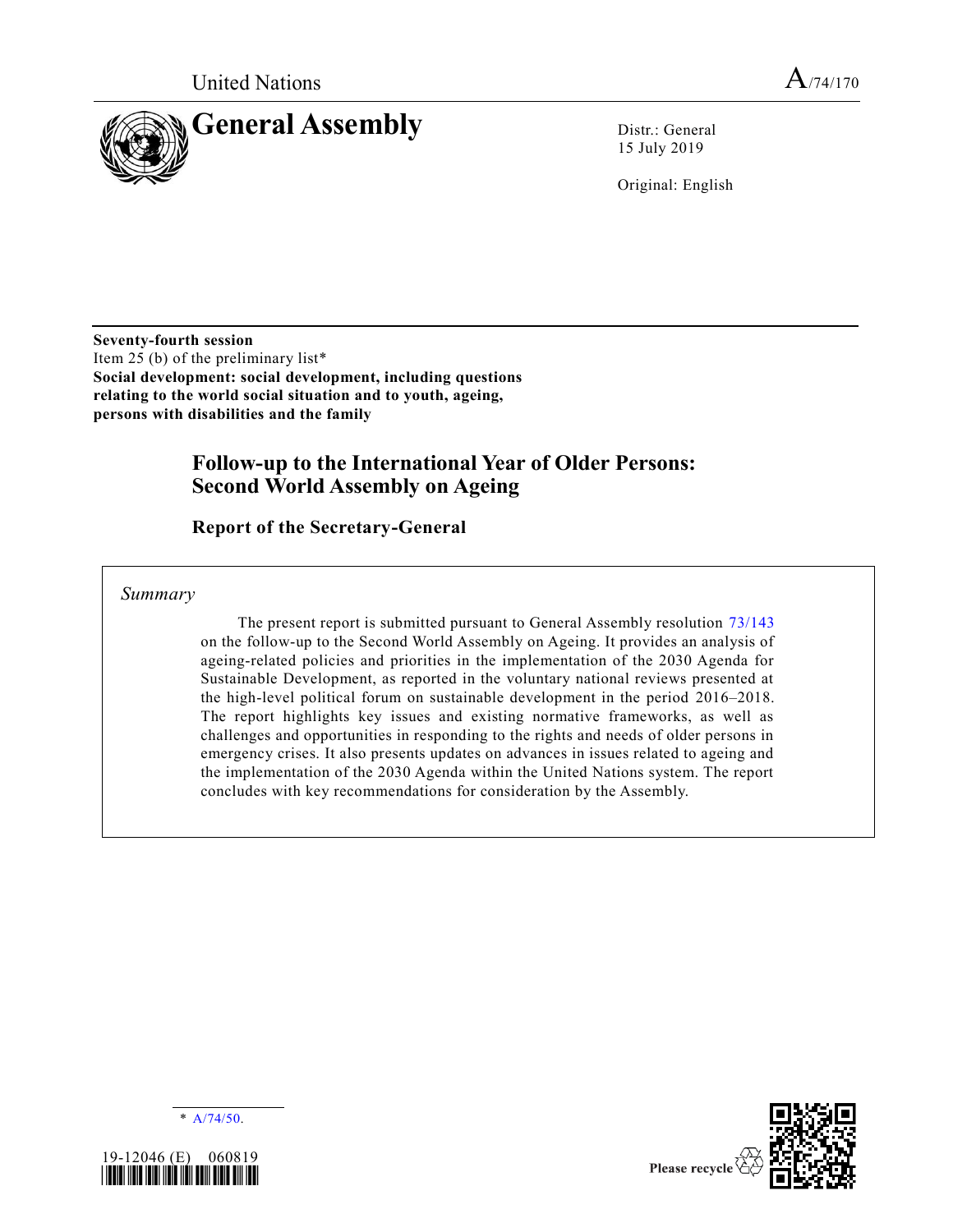# **I. Introduction**

1. In its resolution [73/143,](https://undocs.org/en/A/RES/73/143) the General Assembly took note of the report of the Secretary-General on the follow-up to the Second World Assembly on Ageing [\(A/73/213\)](https://undocs.org/en/A/73/213) and stressed the need to ensure that issues of relevance to older persons were taken into account in the implementation of the 2030 Agenda for Sustainable Development, with the promise of leaving no one behind. The General Assembly called upon Member States to take concrete measures to further protect and assist older persons in emergency situations and requested the Secretary-General to report on the implementation of the resolution at its seventy-fourth session.

2. Four years into the implementation of the 2030 Agenda and recognizing that issues on ageing cut across the Sustainable Development Goals, section II of the report presents an analysis of ageing-related policies and priorities in the implementation of the 2030 Agenda, as reported in the voluntary national reviews presented in the period 2016–2018 at the high-level political forum on sustainable development.

3. Section III of the report highlights key issues and existing normative frameworks, as well as challenges and opportunities in responding to the rights and needs of older persons in emergency crises.

4. Section IV provides an update on advances made in issues related to ageing and the implementation of the 2030 Agenda within the United Nations system. Section V sets out key recommendations for consideration by the General Assembly.

5. The Department of Economic and Social Affairs of the Secretariat, as the focal point in the United Nations system on ageing, continues to promote understanding of interlinkages on issues related to ageing between the Madrid International Plan of Action on Ageing and the 2030 Agenda.

# **II. Analysis of voluntary national reviews in the period 2016–2018**

6. In the period 2016–2018, 111 voluntary national reviews were presented at the high-level political forum on sustainable development by 102 countries, over two thirds of which included references to ageing.<sup>1</sup> The relevant information included highlights of demographic changes and trends, as well as details of policies and programmes that addressed issues on ageing within the context of specific Sustainable Development Goals and the corresponding targets. An overview of ageing-related policies and priorities is presented in paragraphs 7 to 25 below.

# **A. The trend of population ageing and its challenges**

7. Many voluntary national reviews acknowledged that ageing populations would have important implications for the achievement of the Sustainable Development Goals. For example, Norway highlighted challenges related to increased demand for basic services from local authorities and the need for physical environments to be adapted to the needs of older persons. Slovakia noted the increased pressure on funding of social services, especially in the health-care and retirement sectors. Latvia indicated that ensuring decent lives for older people in an ageing society was one of

<sup>1</sup> Pytrik Dieuwke Oosterhof, "Ageing-related policies and priorities in the implementation of the 2030 Agenda for Sustainable Development", background paper prepared for the Department of Economic and Social Affairs (December 2018).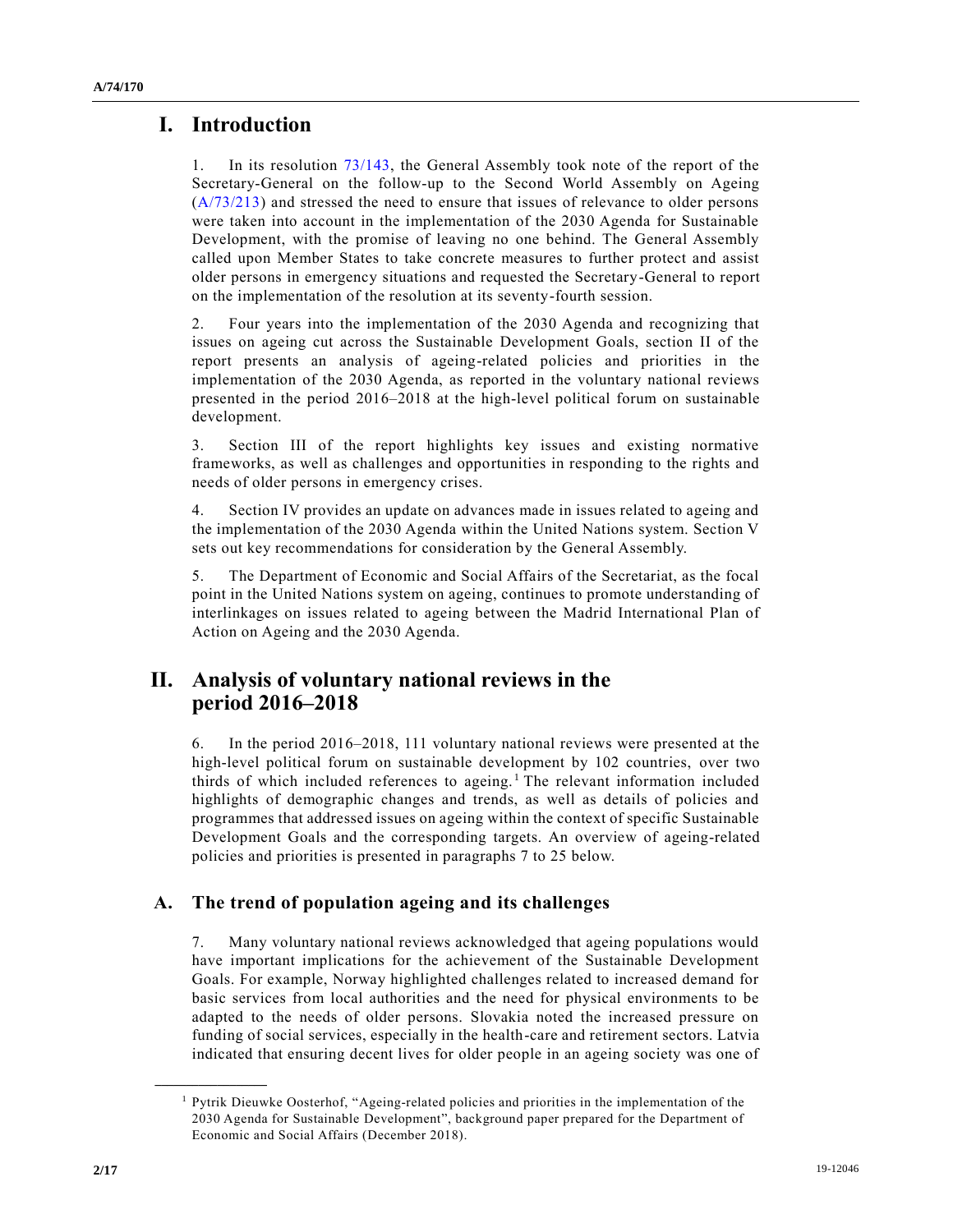the main challenges in reducing inequality. Other countries reported on initiatives aimed at addressing the challenges of rapidly ageing societies. Japan reported that it was striving to provide a "Japan model" for a sustainable economy and society ahead of other developed countries. Singapore referred to its long-term plan to build a "Nation for All Ages", which entailed leveraging technology and redesigning the workplace to encourage people to remain economically active into old age.

## **B. National policies, strategies and legislation**

8. Some Member States reported on national policies that specifically address ageing-related issues. In Costa Rica, the national policy for seniors for the period 2011–2021 is aimed at, inter alia, drawing the attention of public and private entities to the needs of older persons and ensuring the implementation of relevant programmes and provision of basic services. In Malta, the national strategic policy for active ageing for the period 2014–2020 is aimed at providing a holistic response to the multidisciplinary needs of older persons and improving health-care and social services. Jamaica reported that its 2018 national policy for senior citizens constituted the main framework for delivery of services to older persons, including health, education, intergenerational transfers and income security. Romania reported on its national strategy and action plan on active ageing, promotion and protection of older persons for the period 2015–2020, which included a range of measures related to, inter alia, employment, education, long-term care and prevention of abuse and neglect.

9. Few countries reported the inclusion of ageing-related priorities in their national sustainable development strategies. Jordan developed a national plan for older persons for the period 2016–2020 as part of its strategic approach to put in place a strong policy environment for the implementation of the 2030 Agenda. In Hungary, the national framework strategy on sustainable development for the period 2012–2024 focuses on, inter alia, a stable and healthy population that meets the needs of older persons. The national sustainable development strategy of Qatar for the period 2018– 2022 is aimed at improving the lives of all social groups, including older persons, by directly translating economic growth into quality of life in areas such as education, employment, health, housing and transport.

10. Some Member States reported on relevant legislative frameworks. In 2014, Panama amended a 2010 law to extend social assistance to include people aged 65 and older who lacked retirement coverage. The Republic of Korea established a series of laws to respond to population ageing, in particular in addressing the social and economic insecurity of people throughout their lives. The legislation included the 2013 law for promoting industries that were more inclusive of the needs of older persons, as well as the 2014 framework act on low fertility and population ageing.

### **C. Stakeholder engagement and consultations**

11. A number of Member States, such as Jamaica and Nigeria, emphasized the importance of engaging with older persons as a stakeholder group in the process of preparing their voluntary national reviews. Others reported on the holding of preparatory workshops and consultations with the participation of older persons. For example, the Lao People's Democratic Republic held a workshop to discuss the draft review, which resulted in recommendations to promote access of older persons to free health-care services. The consultations organized under the name "the Montenegro We Want" gave special attention to the inclusion of marginalized groups, including older persons.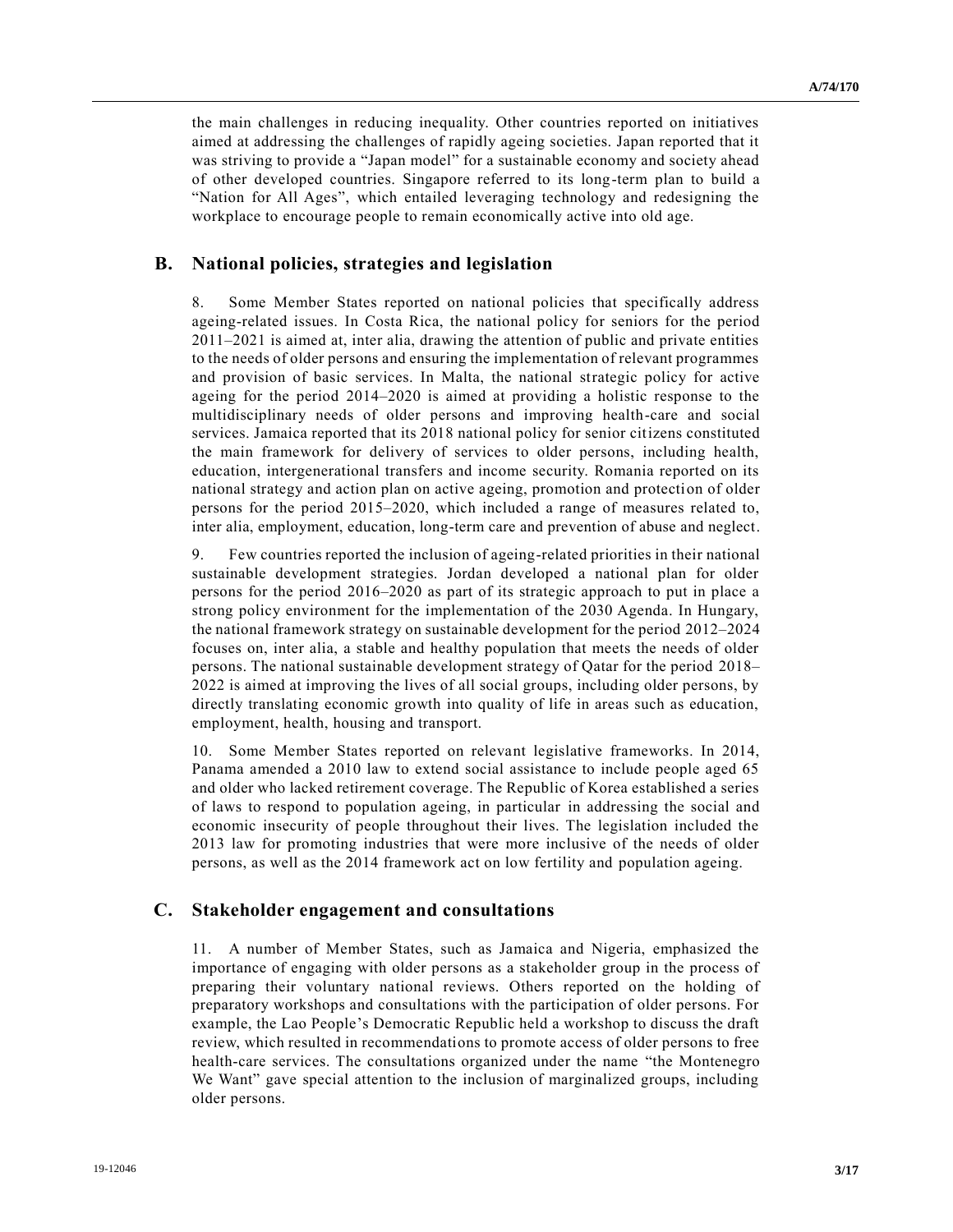# **D. Discrimination**

12. Some reviews drew attention to discrimination against older people. Australia noted the efforts of the Australian Human Rights Commission in aligning its work with the Sustainable Development Goals. The review also highlighted a national inquiry into employment discrimination against older workers, which resulted in the issuance of a guide that provided evidence-based solutions to help attract, motivate and retain older workers. The national sustainable development strategy of Montenegro identified the elimination of discrimination against older persons as one of its priority areas. The strategy was aimed at, inter alia, eliminating discrimination against older persons, fostering cultural diversities through the strengthening of social inclusion of marginalized groups of older persons, and fostering social cohesion and tolerance. Sweden also made reference to age discrimination, highlighting that it had expanded the protection against age discrimination in 2013.

## **E. Violence, neglect and abuse**

13. The issue of violence, neglect and abuse of older persons was acknowledged as a growing concern by some countries. The Bahamas reported an increase in incidents of verbal, physical and financial abuse of older persons. It noted the establishment of a national zero-tolerance strategy for violent crimes, including murder, sex-related violence, crimes against older persons and home invasion as a priority for its justice administration. Romania expressed concern over the lack of information and awareness on issues of violence and abuse of older persons in the country. Saudi Arabia referred to a memorandum of cooperation between the Saudi Human Rights Commission and the Ministry of Labour and Social Development to promote partnerships, follow-up to mandated tasks and cooperation in various areas, including the rights of older persons and protection from abuse.

## **F. Science, technology and innovation**

14. In order to achieve the Sustainable Development Goals, some reviews noted the importance of science, technology and innovation. Andorra highlighted an initiative by the Crèdit Andorrà Foundation, which had created a space for older persons by offering free training and other activities on new technologies, including computer training and memory stimulation programmes. Slovenia stressed that the nexus of institutional, social and technological innovations should be harnessed to meet the challenges caused by pressing social challenges, such as the rapidly ageing population. In Costa Rica, the intelligent community centres programme was aimed at closing the digital gap by offering digital skills training to older persons. Romania highlighted the importance of new technologies in ensuring the safety of older persons, especially in severe weather conditions.

### **G. Incorporating the Sustainable Development Goals at the local level**

15. Some Member States outlined policies and activities to advance the implementation of the 2030 Agenda and the achievement of the Sustainable Development Goals at the local level. Latvia highlighted the important role that local governments play in providing support for housing and health care to older persons with low incomes. Spain raised concern over the ageing populations of many municipalities, noting that the demographic change would affect territorial cohesion, give rise to severe inequalities and exacerbate the loss of culture and heritage. Argentina highlighted its initiative to emphasize that achieving the Goals required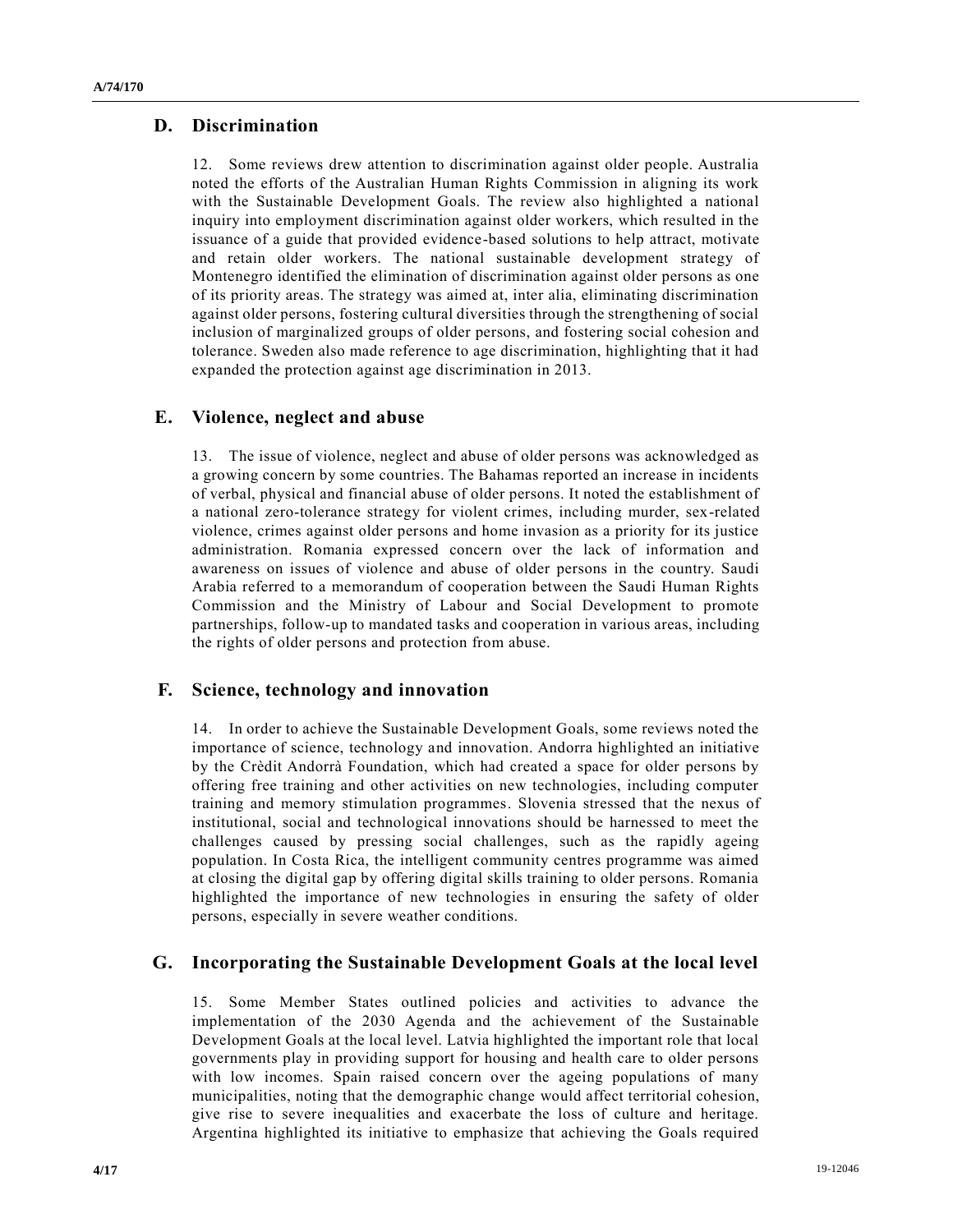local action in synergy with policies, as well as action at the national level, including steps towards incorporating an analysis of cross-cutting issues that takes into account the participation of older persons. Thailand showcased a good practice of advancing sustainable development for older persons from the Umong municipality in Lamphun Province. The municipality supported local residents through a community welfare fund, which targeted older persons, among others, with a view to reducing poverty, promoting dignity and enhancing resilience.

## **H. Leaving no one behind**

16. Many Member States, including Australia, Azerbaijan, the Bahamas, Bangladesh, Cabo Verde, Canada, Finland, Jamaica, the Lao People's Democratic Republic, Mexico, Montenegro, the Republic of Korea, Sri Lanka and Tajikistan, referred to older persons in the context of their pledge to leave no one behind. Some Member States reported on targeted measures to mainstream that commitment into policies and programmes. Australia highlighted efforts undertaken with the private sector and civil society to address gaps in workforce participation. It also drew attention to the vulnerability of older women to homelessness as a result of income insecurity and violence. Bangladesh established union digital centres in local governments as one-stop information and service delivery outlets that provided older persons with free and fee-based access to public and private services. In order to ensure that no older person was left behind, Tajikistan underlined the importance of monitoring and evaluation of disaggregated data and the incorporation at the local level of activities aimed at the achievement of the Sustainable Development Goals.

17. A number of Member States highlighted challenges presented by population ageing in the context of leaving no one behind. In its national review, Finland noted that population ageing and a decline in the dependency ratio were holding back the country's economy and competitiveness. The review also identified the need to take into account, inter alia, the ageing workforce when preparing for, and responding to, national and international challenges. Sri Lanka detailed challenges posed by population ageing and reported on the development of a new model for elder care, which was aimed at ensuring the protection of vulnerable older persons as a part of its public investment programme for the period 2017–2020, which detailed the midterm investment plan of the country.

## **I. Data collection and monitoring**

18. In their voluntary national reviews, some Member States highlighted the need for disaggregation of data by age. Others included specific age-related indicators or statistical annexes that exhibited those indicators. Thailand, for example, included ageing in the context of data development and formulation of indicators, highlighting the need for quality and up-to-date statistical information that supported policy planning and decision-making, and monitored outcomes. The Philippines identified a need for technical support to conduct poverty-related studies on determining the thresholds for older persons. Specific indicators that related to data collection regarding older persons were addressed by Guinea and the Republic of Korea.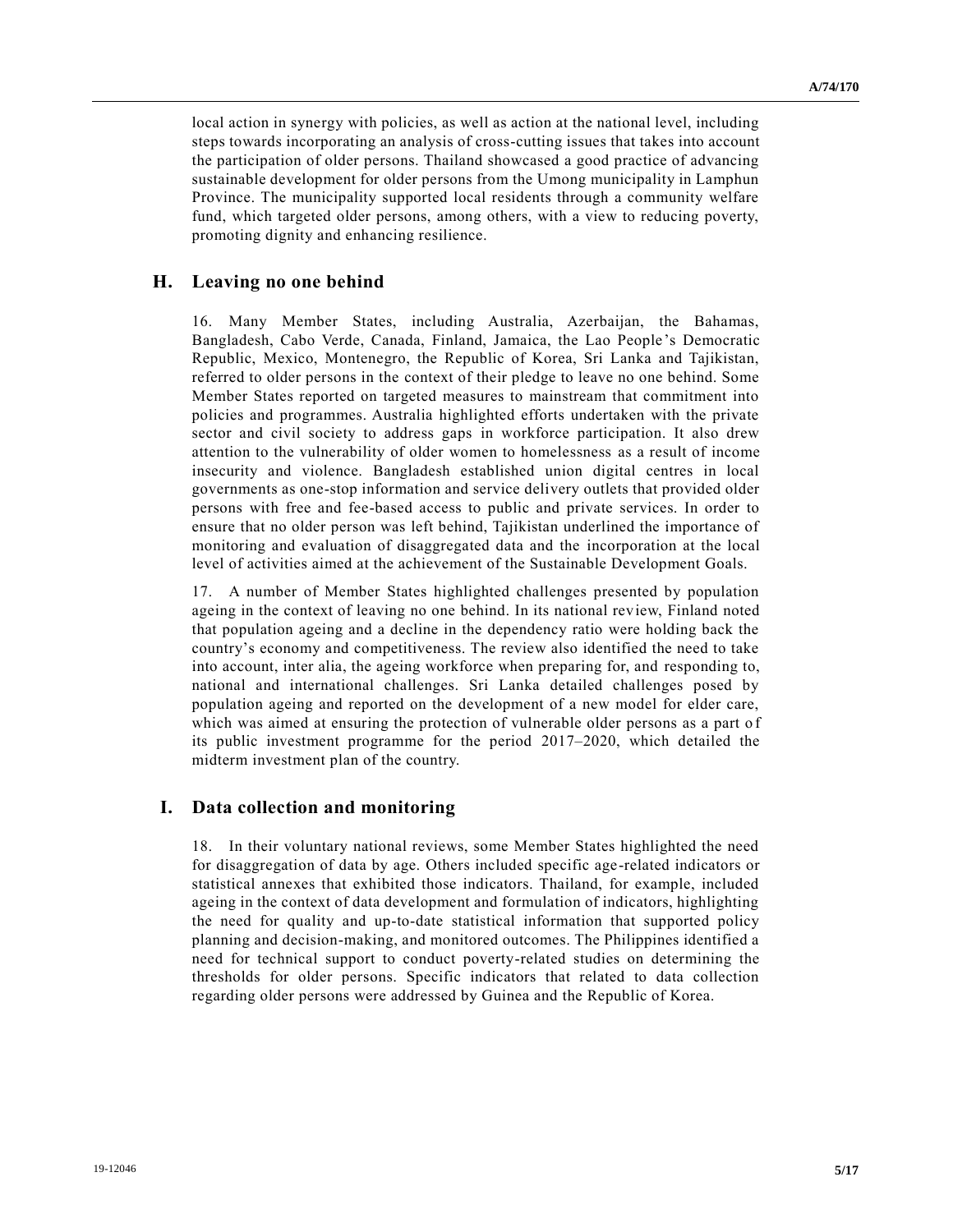## **J. International and regional cooperation**

19. International and regional cooperation are central to implementing the 2030 Agenda and play a significant role in promoting issues related to older persons. The international development aid programme of Ireland, for example, invested in the social cash transfer programme of Malawi, which targets vulnerable households, including those of older people. Italy emphasized the protection of older persons in the process of aligning the strategic guidelines of Italian development cooperation and humanitarian aid. In view of the ageing population in Asia, Japan highlighted its intention to share lessons and expertise gained from its own experience. The first meeting between Japan and the Association of Southeast Asian Nations health ministers on universal health coverage and ageing was convened in 2017. Japan also launched the Asia health and well-being initiative, which provides knowledge and expertise on long-term care and social welfare systems.

## **K. Reporting on ageing under specific Sustainable Development Goals**

20. A number of Member States reported on their ageing-related policies and priorities in their national voluntary reviews under specific Sustainable Development Goals (see annex). Most efforts were reported under Goal 1 (no poverty), and highlighted the importance of social protection measures, which encompassed a wide range of policies and measures designed to address the risks and vulnerabilities of older persons. Some Member States reported on the progress made in reducing the risk of poverty among older persons, while others noted that reducing pove rty among older persons remained a challenge. In a few national reviews, Member States highlighted the need for national indicators to ensure that Governments could track and report progress on Goal 1 with regard to older persons.

21. Measures undertaken to ensure appropriate and adequate provision of accessible nutrition and food for older persons, in particular in the context of institutionalized care, were addressed by some Member States in relation to Goal 2 (zero hunger). Some Member States explicitly referred to older persons under Goal 3 (good health and well-being), examining issues related to access to appropriate and affordable health care, preventive care and long-term care. The effects of a rapidly ageing population on the sustainable financing of health-care systems was underscored in several national reviews. Under Goal 4 (quality education), several Member States highlighted ageing-related measures, in particular in the context of lifelong learning.

22. Older women often face multiple forms of discrimination resulting from gender inequality. However, only three voluntary national reviews addressed issues related to ageing under Goal 5 (gender equality). The references explored income security in old age and access by older family members to care services. In the context of Goal 8 (decent work and economic growth), some Member States stressed the importance of enhancing the participation of older persons in the labour market. Others referred to population ageing as a factor that limited long-term economic and income growth and emphasized the need for structural reforms.

23. Some Member States highlighted policies and plans targeted at older persons for reducing inequalities under Goal 10 (reduced inequalities). Measures reported included social protection strategies and programmes, vulnerability baseline assessments to identify causes of vulnerability and opportunities for further improvement, and measures to address urban-rural inequality. Progress within the scope of Goal 11 (sustainable cities and communities) was reported by a few Member States in terms of providing safe, affordable and sustainable transport for all, as well as universal access to safe, inclusive and accessible green and public spaces.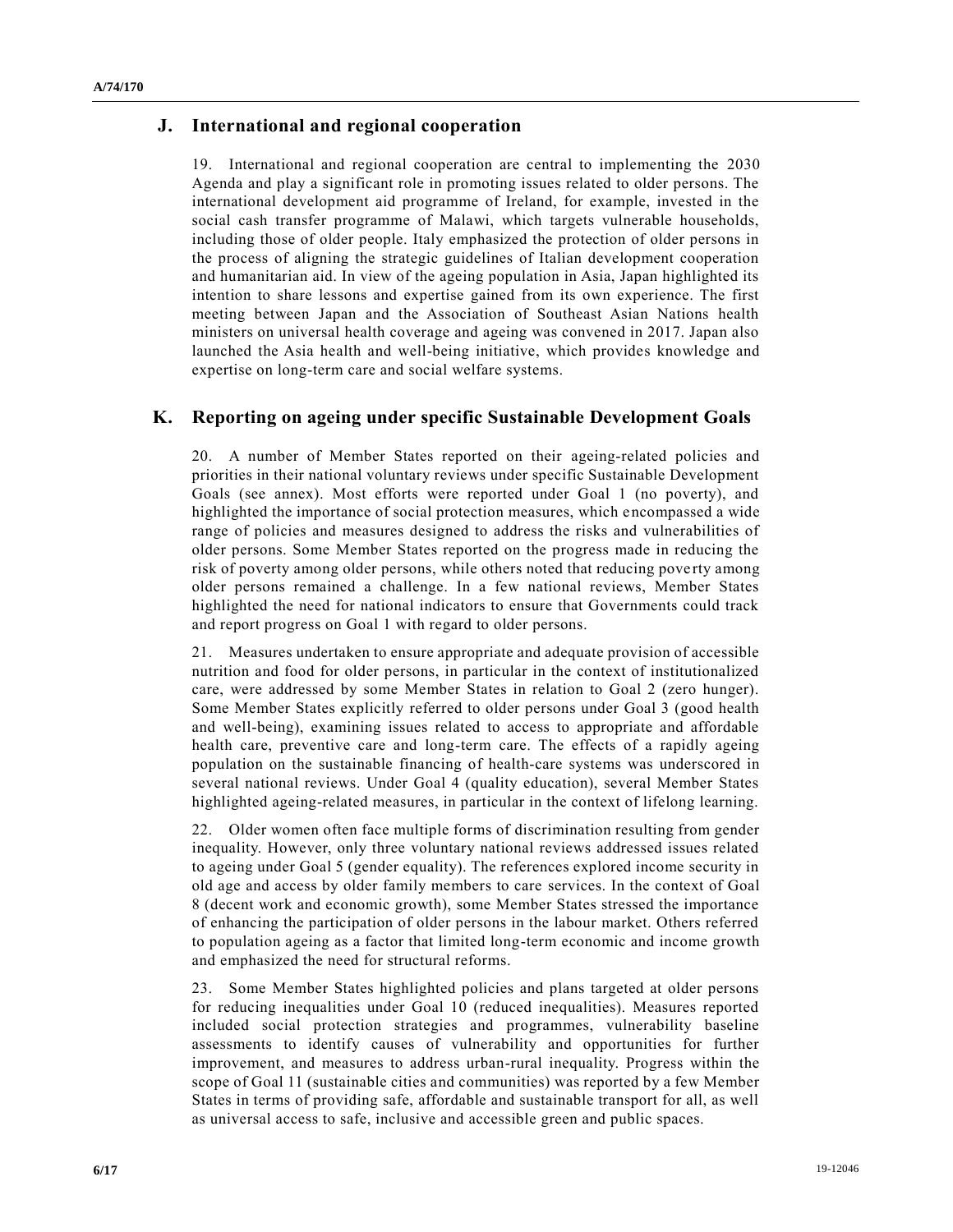24. Many Member States identified the adverse impacts of climate change in their national voluntary reviews; however, only one reported on ageing-related efforts in that regard. Under Goal 13 (climate action), Andorra referred to its energy and climate change agency, which was aimed at building resilience to climate change by means of research, systematic observation and training. In collaboration with other national partners, the agency provided basic relief assistance and natural risk management training targeted at older persons.

25. Furthermore, the voluntary national reviews showed that a few Goals of relevance to ageing-related issues had been left unaddressed. Among those are Goal 9 (industry, innovation and infrastructure), in particular with regard to increasing access to financial services, and Goal 16 (peace, justice and strong institutions), which is relevant in terms of reducing violence and related death rates, as well as ensuring responsive, inclusive, participatory and representative decision-making at all levels. Furthermore, no ageing-related actions had been reported in the scope of Goal 17 (partnerships for the Goals) on enhancing capacity-building to increase the availability of data disaggregated by age.

# **III. Older persons in emergency crises**

26. The occurrence, duration and impact of humanitarian crises have increased in recent years. Humanitarian crises include human-made emergencies, including situations of armed conflict and natural disasters, such as hurricanes, storms or droughts. In 2019, around 132 million people were in need of humanitarian assistance and protection. Between 2008 and 2018, the number of crises receiving an international response grew from 12 to 22, and the average duration increased from 6 to 9 years.<sup>2</sup> Among current humanitarian crises, the overwhelming majority are the result of the interaction of several factors or events, including natural hazards, armed conflict and human vulnerability. Indeed, natural hazards and conflict are often intertwined. Climate-related disasters, including floods, storms and droughts, affect the greatest number of people and account for over 90 per cent of natural disasters worldwide.<sup>3</sup> There is growing evidence that points to an increase in the frequency and severity of disasters related to climate change, which threaten and destroy lives and weaken resilience. <sup>4</sup> Approximately 68 million people were forcibly displaced worldwide in 2017 owing to conflicts and human rights violations; 85 per cent of those displaced were hosted in developing regions. <sup>5</sup>

27. The vulnerability of people in situations of humanitarian crises is largely determined by social, economic and demographic factors, such as poverty, inequality, population growth and urbanization, but place of residence is also a factor. Poverty is key in determining the impact of a humanitarian crisis on a given group or individual.<sup>6</sup> People in low-income countries are seven times more likely to die as a result of a natural hazard than those residing in high-income nations.<sup>7</sup> As the world's population grows older, large numbers of older persons will correspondingly be affected by

<sup>2</sup> Office for the Coordination of Humanitarian Affairs, *Global Humanitarian Overview 2019* (New York, 2018).

<sup>3</sup> Ibid.

<sup>4</sup> Pascaline Wallemacq and Rowena House, "Economic losses, poverty and disasters, 1998–2017" (Geneva, United Nations Office for Disaster Risk Reduction and Brussels, Centre for Research on the Epidemiology of Disasters, 2018).

<sup>5</sup> Office of the United Nations High Commissioner for Refugees (UNHCR), *Global Trends: Forced Displacement in 2017* (Geneva, 2018).

<sup>6</sup> International Federation of Red Cross and Red Crescent Societies, *World Disasters Report 2018: Leaving No One Behind* (Geneva, 2018).

<sup>7</sup> Office for the Coordination of Humanitarian Affairs, *Global Humanitarian Overview 2019*.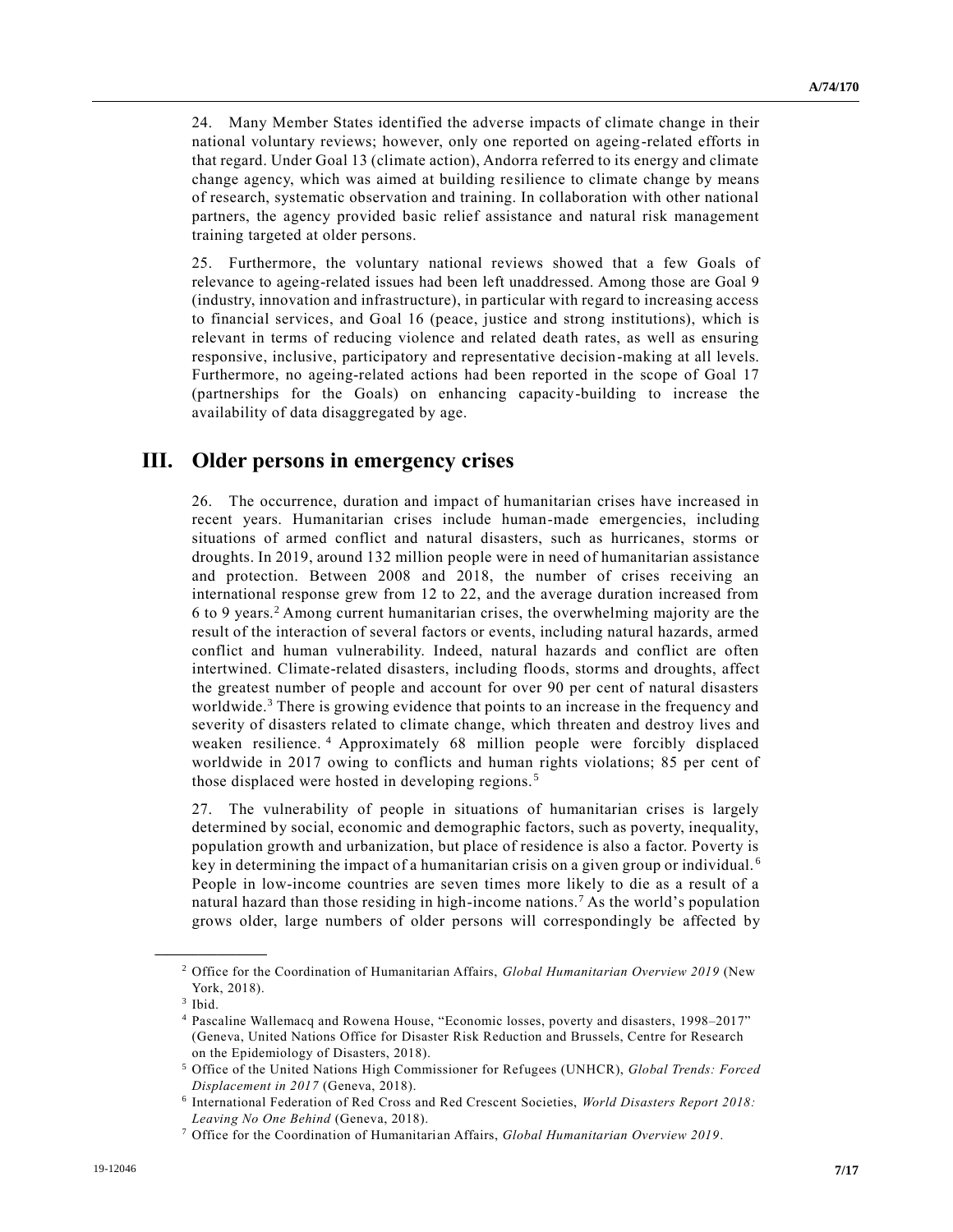humanitarian crises, especially in developing regions, which is where the pace of population ageing is advancing fastest. <sup>8</sup>

28. An inclusive response takes into consideration a person's individual characteristics such as age, sex, disability, ethnicity, marital or health status, legal status (e.g., refugee or stateless person) and other socioeconomic factors. A humanitarian response that addresses the specific needs and risks faced by the most vulnerable, including older persons, requires attention to these individual and systemic determinants, so that by 2030, no one is left behind in humanitarian contexts.

### **A. Challenges and risks**

29. While noting that older persons are not a homogenous group, many are at risk in emergencies and their specific circumstances and needs are not always fully recognized and considered at all phases of humanitarian action. There is growing evidence that the specific needs as well as the contributions of older persons are often overlooked in emergency relief systems, which aggravates the risks they face and diminishes their capacity to respond and adapt to disasters. As a result, older persons are disproportionately impacted by humanitarian crises. During the 2012 refugee crisis in South Sudan, for example, the mortality rate among people aged 50 and older was reported to be more than four times that of persons aged 5 to 49.<sup>9</sup> A national survey conducted on preparedness for natural disasters among older persons revealed that around 75 per cent of persons who died in the United States of America as a result of Hurricane Katrina in 2005 were aged 60 and above. <sup>10</sup> Available data indicate that 56 per cent of those reported to have died during the earthquake and tsunami in eastern Japan in 2011 were persons aged 65 and above.<sup>11</sup>

30. Although older persons may require targeted actions to incorporate their needs and circumstances into humanitarian response, research shows that between 2010 and 2014, less than 1 per cent of implemented humanitarian projects included any activity targeted at older persons.<sup>12</sup> Furthermore, there is often a lack of necessary skills among first and second responders and volunteers to understand, identify and address the specific needs of older persons.<sup>13</sup> This marginalization in humanitarian action is often aggravated by a limited understanding by donors of how programmes and projects affect older persons, which translates into a lack of explicit requirements on addressing the needs and situation of older persons in the programmes and projects they fund. Actions that do not take into account the needs and contributions of older persons often worsen the outcomes for them, their families and the community at

**\_\_\_\_\_\_\_\_\_\_\_\_\_\_\_\_\_\_** <sup>8</sup> [A/73/213.](https://undocs.org/en/A/73/213)

<sup>9</sup> Laëtitia Atlani-Duault, Lawrence Brown and Linda Fried, "The elderly: an invisible population in humanitarian aid", *The Lancet Public Health*, vol. 3, No. 1 (January 2018).

<sup>10</sup> Tala M. Al-rousan, Linda M. Rubenstein and Robert B. Wallace, "Preparedness for natural disasters among older US adults: a nationwide survey", *American Journal of Public Health*, vol. 104, No. 3 (March 2014).

<sup>&</sup>lt;sup>11</sup> April Pham, Senior Gender Adviser, Office for Coordination of Humanitarian Affairs, "Humanitarian architecture: responding to the needs of older men and women in emergencies ", presentation at the expert group meeting organized by the Department of Economic and Social Affairs on the theme "Older persons in emergency crises", New York, May 2019.

<sup>&</sup>lt;sup>12</sup> Emma Massey, James Smith and Bayard Roberts, "Health needs of older populations affected by humanitarian crises in low- and middle-income countries: a systematic review", *Conflict and Health*, vol. 11, No. 29 (December 2017).

<sup>&</sup>lt;sup>13</sup> Rawle Andrews Jr., Regional Vice-President, American Association of Retired Persons, "Navigating the new normal: key considerations for older adults, family caregivers and US-based NGO second responders when a natural disaster strikes", paper presented at the expert group meeting on "Older persons in emergency crises".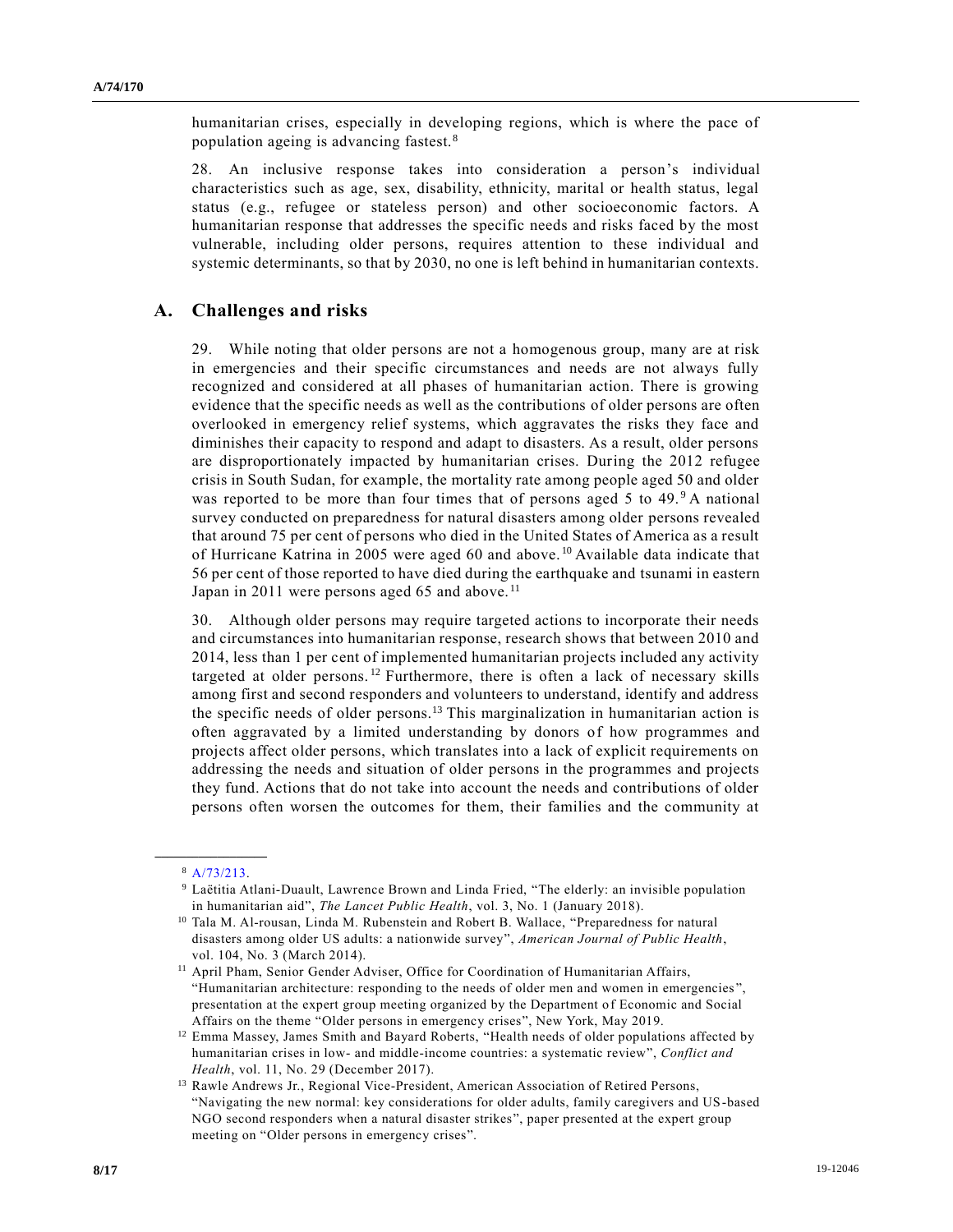large, and also exacerbate their likelihood of being exposed to protection risks, which render them more vulnerable to, and disproportionately affected by, emergency crises.

31. Older persons report significant barriers in gaining access to humanitarian assistance. In 2015, interviews with approximately 300 women and men aged 60 and over in cities, towns and camps in Lebanon, South Sudan and Ukraine revealed inadequate access of older persons to medical services, including mental and psychosocial programmes.<sup>14</sup> The disruption of health services, which often follows an emergency, affects older persons disproportionately because they are more likely than persons in other age groups to suffer from health conditions such as impaired physical mobility, diminished sensory awareness or long-term chronic illness. Mild declines in intrinsic capacity, which are generally associated with ageing, can quickly become debilitating and severely affect older persons, while untreated chronic illnesses can lead to serious complications.

32. Older persons are often discriminated against in terms of access to medical services owing to: (a) a lack of appropriately trained health personnel, (b) inadequate health-care services that are age-appropriate and physically accessible, and (c) the absence of essential medicines for common conditions in older age, such as chronic disease management medications. Health conditions that are more prevalent among older persons, such as restricted mobility, can hinder the ability of individuals to evacuate an area during an emergency and may severely limit access to aid distribution when humanitarian actors do not integrate accessibility needs into their planning. In 2018, a rapid needs assessment conducted in Indonesia, following a 7.4-magnitude earthquake that hit the Central Sulawesi Province, showed that policies to ensure access by older persons with mobility limitations to health-care services were not in place.<sup>15</sup> Older persons with impaired mobility may be deprived of critical life-saving resources when recipients of aid have to walk and queue for hours to receive food, water and other goods. Furthermore, permanent or temporary shelter may not be accessible for older persons with mobility restrictions. Nutrition needs assessments and programmes that do not include or consider older persons may result in food aid packages that do not cater for the nutritional requirements of older persons, making them more vulnerable than persons in other age groups to disruptions in food security during emergencies.<sup>16</sup>

33. Delivery systems may discriminate against older persons, inter alia, by establishing age caps that discontinue support at a particular age, thereby excluding older persons from participating in programmes and receiving support. Such discrimination is particularly prevalent in income-generating activities and cash-forwork programmes, which tend to target younger adults, overlook the needs and capacities of older persons, or include age caps that preclude access by older persons.<sup>17</sup> In humanitarian contexts, where the income of many older persons is disrupted by the loss of access to their work, land or property, the exclusion of older persons from income-generating programmes can prevent them from recovering their livelihoods, with dire consequences for them and their families. Such programmes should consider that where women are economically dependent, the death,

<sup>14</sup> Anna Ridout and others, *Older Voices in Humanitarian Crises: Calling for Change* (London, HelpAge International, 2016).

<sup>&</sup>lt;sup>15</sup> Sari Mutia Timur, "Left behind, access to rights and basic needs for older persons (Indonesian context)", presentation at the expert group meeting on "Older persons in emergency crises".

<sup>16</sup> William Ngabonziza, Executive Director, Humanitarian and Development Consortium, "Beneficiaries identification and targeting criteria with older persons", presentation at the expert group meeting on "Older persons in emergency crises".

<sup>17</sup> Age Action Ireland, *Guidelines for Including Ageing and Older People in Development and Humanitarian Policy and Practice* (Dublin, 2014).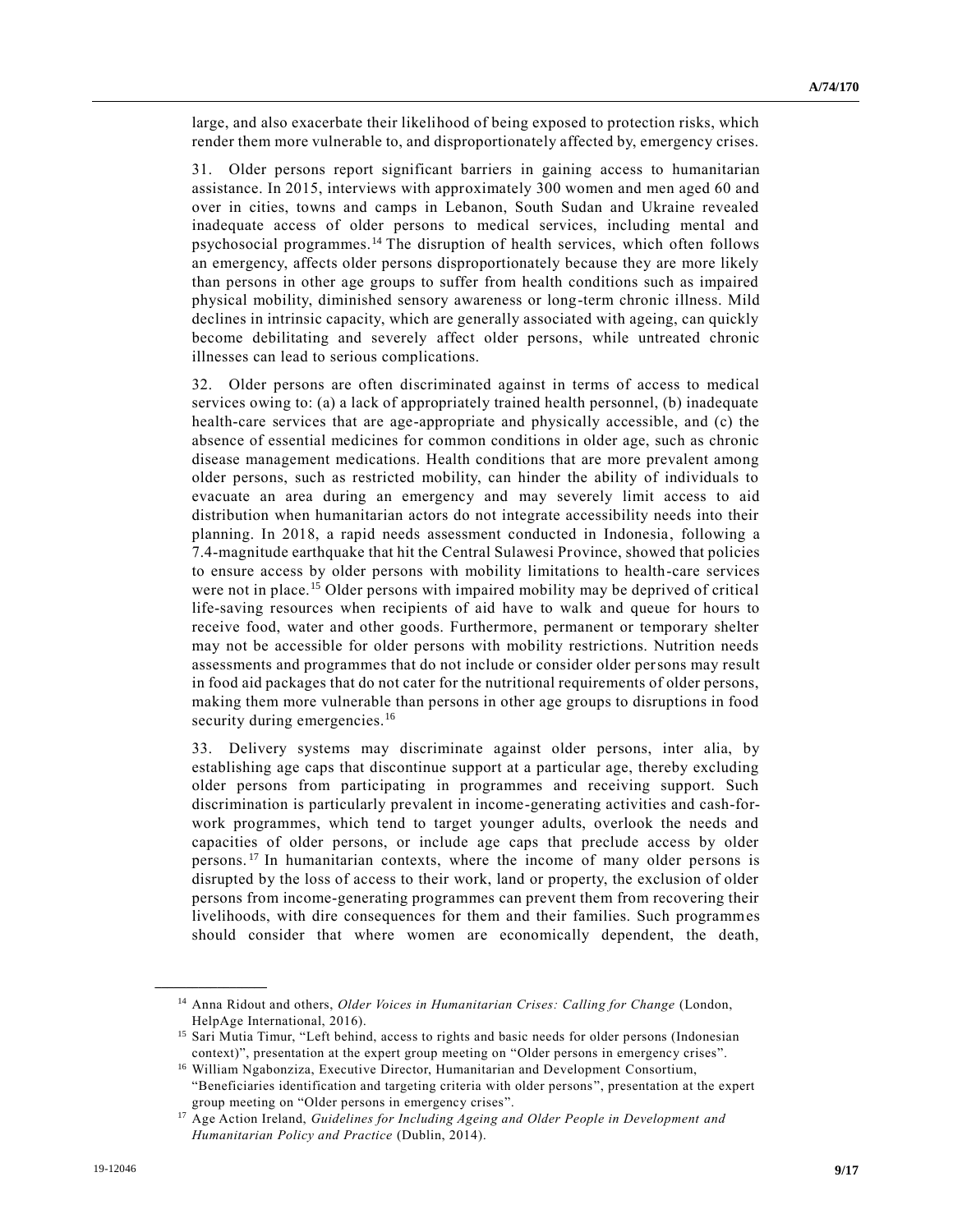disappearance or incapacitation of their husbands in a crisis can exacerbate their economic vulnerability.

34. The stereotyping, prejudice and discrimination against older people on the basis of their age is often exacerbated during a crisis. Ageism may manifest itself in the prioritization of particular vulnerable groups – which results in older persons as a group being overlooked – or in the negative attitudes of humanitarian actors. This can result in the lack of focus on the specific needs of older persons and/or committed resources to relevant policies and actions. Programmes on sexual and gender-based violence in emergency settings may exclude older women based on the assumption that they are not victims of these crimes. However, an investigation on the prevalence of gender-based violence among women and men aged 49 and over in select situations of protracted displacement revealed that 11 per cent of those interviewed stated having experienced sexual violence during displacement. <sup>18</sup> Additional assumptions, for example, that older persons are cared for by family members, or that all older persons experience frailty and have no contributions to make during emergencies, may also permeate the humanitarian system and result in a biased response that is neither age-sensitive nor inclusive of older persons or their capacities, contributions and, frequently, their standing in the community.<sup>19</sup>

35. In situations of forced displacement, older persons may stay behind as families and communities move away for various reasons. Older persons may choose to remain because of strong ties to the land and home, or as a result of fatigue due to repeated displacement.<sup>20</sup> In some cases, older persons are tasked by younger family members with guarding the family property, livestock and belongings, or they are left behind in the evacuation owing to mobility or sensory impairments, or because of a perception that older persons will be unharmed by opposition fighters. On the other hand, social isolation as a result of displacement, aggravated by the erosion of social and support networks, can affect older persons acutely. Access to national systems in host countries, including social protection benefits, is often challenging for older persons owing to their refugee status and the fact that they lack the documentation necessary to access national systems. Practical difficulties encountered during registration processes can be considerable for older refugees with mobility impairments.

36. Identified as a key determinant of vulnerability in contexts of humanitarian crises, poverty puts older persons at greater risk than other age groups because older persons are more vulnerable to economic insecurity and poverty in general.<sup>21</sup> Economic risks are exacerbated in humanitarian crises for older persons, as they may be deprived of their livelihood and lose access to their land or property. Abuse related to land grabbing from widows, predominantly older women, including by extended family members, is likely to increase in contexts of emergency crises. Prevalence of elder abuse is defined as a single or repeated act, or lack of appropriate action, that

<sup>&</sup>lt;sup>18</sup> American Association for the Advancement of Science, Scientific Responsibility, Human Rights and Law Program, *Age is No Protection: Prevalence of Gender-based Violence Among Men and Women over 49 Years of Age in Five Situations of Protracted Displacement* (Washington, D.C., 2017).

<sup>&</sup>lt;sup>19</sup> Silvia Perel-Levin, Chair, NGO Committee on Ageing-Geneva, "Abuse, neglect and violence against older persons", paper presented at the expert group meeting on "Older persons in emergency crises".

<sup>20</sup> Matthew Wells, Senior Crisis Adviser, Amnesty International, "Impact of conflict and displacement in Myanmar", presentation at the expert group meeting on "Older persons in emergency crises".

<sup>21</sup> Department of Economic and Social Affairs, "Income poverty in old age: an emerging development priority", Briefing Series (2017).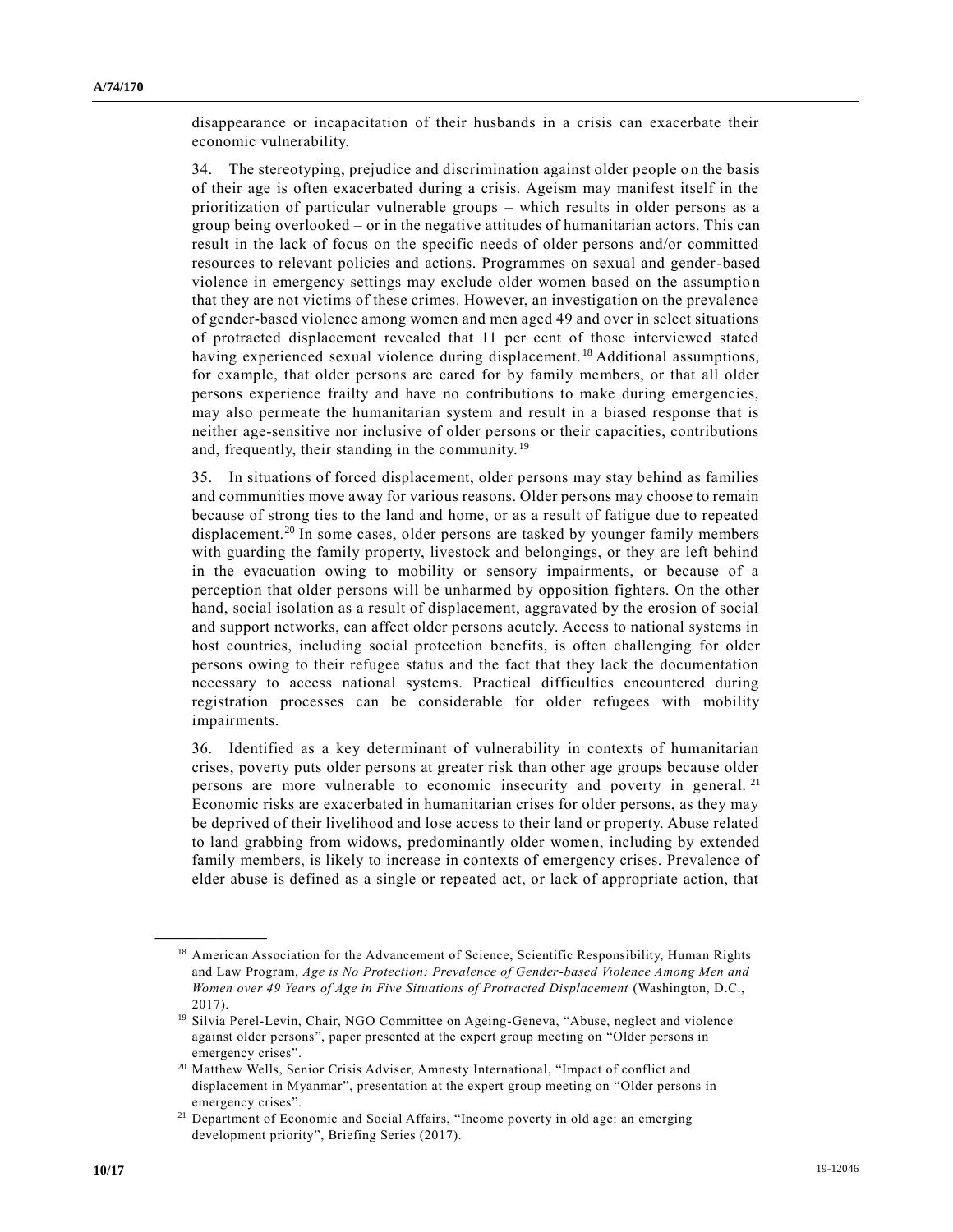can occur in any relationship where there is an expectation of trust and that causes harm or distress to an older person. Such abuse may increase in humanitarian settings.

37. Communication barriers, whereby older persons may not be able to gain access to relevant information about their rights and entitlements and about relevant services, can aggravate the sense of exclusion or marginalization felt by some older persons. Such barriers include language barriers, especially among speakers of minority languages or older persons with high levels of illiteracy, or lack of access or knowledge of the technologies used by humanitarian actors, such as mobile telephones. In a context where technology is increasingly used in humanitarian action, ensuring that older persons have adequate access to such technology would transform digital challenges into opportunities for inclusion.

38. Older women can be at greater risk of protection threats than their male counterparts during emergencies. The multiple and intersecting forms of discrimination often experienced by older women can be intensified during emergencies and aggravate their vulnerabilities. Where traditional support structures no longer exist owing to forced displacement, older women may face increased risks, which manifest in many forms. Gender economic inequalities that women experience throughout their lives are exacerbated during crises, where older women may lose access to their source of income, property and land. In emergencies, older women can be at risk of physical and sexual violence, for example, when residing in communal shelters and in collection centres. In Ukraine, a study found that out of the 20.5 per cent of older persons who reported experiencing some form of violence or abuse, 75.8 per cent were women.<sup>22</sup> Older women may also face additional barriers to accessing information during a crisis owing to higher levels of illiteracy, cultural practices that confine women to their home or gendered expectations regarding their social role in their communities.

## **B. Opportunities for and contributions of older persons**

39. It is important to underline the important roles that older persons, in particular older women, play during emergencies. Often, older persons become heads of households and are caregivers of separated or unaccompanied children and other dependent family members, especially in situations of forced displacement. For example, at the height of the conflict in Darfur in 2005, two thirds of older women were raising at least two children.<sup>23</sup> According to recent research, 74 per cent of older people in the cyclone-affected districts of Malawi reported supporting other people. <sup>24</sup> Such new roles should be recognized by humanitarian actors and donors so that older persons and their families receive appropriate, tailored support.

40. The knowledge and skills of older persons can be invaluable in understanding and predicting local environmental events. For example, in rural Peru, older indigenous people have supported farmers in taking prevention and adaptation measures to safeguard their crops by observing early warning signals and predicting weather accordingly.<sup>25</sup> In situations of forced displacement, older persons can

<sup>22</sup> Kirstin Lange, Protection Officer, UNHCR, "Older persons in forced displacement-intersecting risks", paper presented at the expert group meeting on "Older persons in emergency crises".

<sup>23</sup> Boris Aristín González, *Ensuring Inclusion of Older People in Initial Emergency Needs* 

*Assessments* (London, HelpAge International, 2012).

<sup>&</sup>lt;sup>24</sup> Verity McGivern, "What older people say about their experiences in humanitarian situations: findings from rapid needs assessments and interviews with older people", paper presented at the expert group meeting on "Older persons in emergency crises".

<sup>&</sup>lt;sup>25</sup> Ann Pawliczko, Demographic Consultant, and Rene Desiderio, "Demographics of ageing and the implications for humanitarian crises", paper presented at the expert group meeting on "Older persons in emergency crises".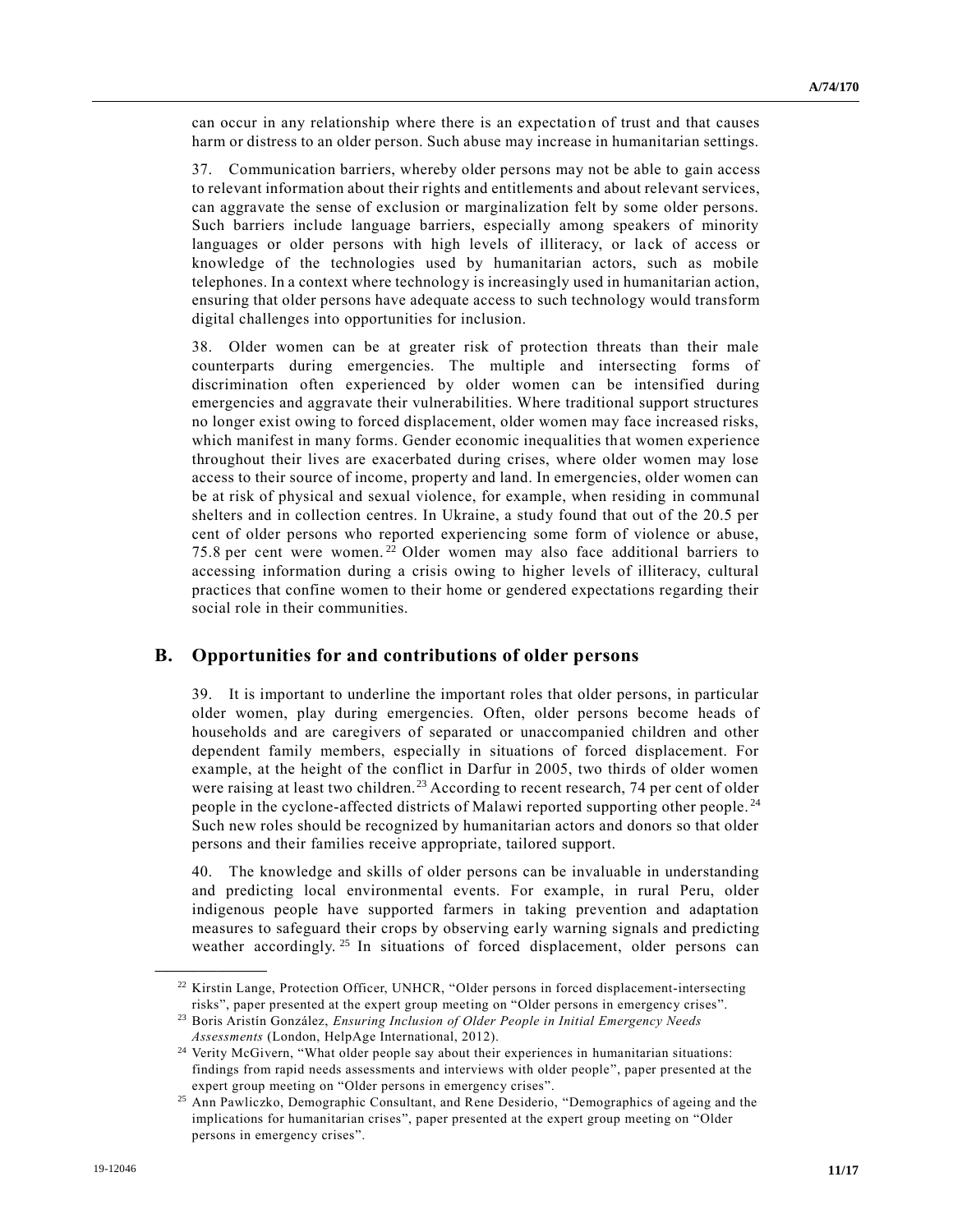contribute to the community by preserving their cultural heritage. Older persons can use their knowledge and experience to support peacebuilding and conflict resolution efforts. In South Sudan, older women with knowledge of community dynamics, as well as the grievances and drivers of local conflict, played a key role in discouraging young men from joining the recent conflict.<sup>26</sup> Such examples demonstrate the status, power and authority that older persons may wield within families and communities as agents of peaceful change, peacebuilding and conflict resolution.

41. The consistent collection, processing, dissemination, analysis and use of data disaggregated by age (including older age), sex and disability in all phases of humanitarian crises, is essential to bringing visibility, voice and inclusion to older persons and fully understanding and addressing their needs. However, multiple studies have identified the lack of data and research on older persons in emergencies as one of the reasons behind the continuing lack of understanding by humanitarian actors and the overall humanitarian system of the needs of older persons and the inadequate response to their needs. The effective inclusion of older persons in the analysis, design, programming and monitoring of humanitarian actions requires a solid evidence base that both sheds light upon the specific needs and capacities of older persons and brings the discrimination and multiple barriers faced by older persons in emergencies to the forefront of humanitarian debate and response.

42. Promoting active consultation and engagement with, and the participation of, older persons in needs assessments, humanitarian programmes and related decisionmaking processes is important to ensure that their experiences, perspectives, rights and needs are reflected in programme design, implementation and monitoring, and that their skills, capacities and knowledge are given full consideration.<sup>27</sup> Older persons should also participate in developing monitoring frameworks in order to increase the accountability of national and international humanitarian systems to meet their needs. Creating strong alliances between national and international humanitarian actors and organizations representing older persons in the field can serve to promote such participation.

43. While engaging with older persons, it is crucial that humanitarian actors seek out those who are at greatest risk within the older population, including women and persons with disabilities, in order to avoid deliberately or inadvertently excluding the most disadvantaged groups in crisis situations. Humanitarian actors should ensure that information about available humanitarian assistance is distributed through a range of communication channels and in different formats and languages, and in a way that is accessible to all older persons, including those who are isolated, those with low literacy levels and those with disabilities. Raising awareness among the local community about the right of older persons to participate in decision-making processes can also promote their meaningful participation. <sup>28</sup>

44. In addition, age-inclusive humanitarian programming often requires increased awareness-raising and capacity development, including information exchange and the training of skilled staff at all levels, from local partners to humanitarian agencies. Such efforts can promote the integration of issues relevant to older persons in the humanitarian response and provide the necessary skills to identify and address the rights and needs of older persons, including in preparedness efforts. Continuous support in building the capacities of older persons and their communities can also increase their resilience and leadership and enable them to better cope and contribute

<sup>&</sup>lt;sup>26</sup> Bela Kapur, "Older women in emergency crises: vulnerabilities, capacities and opportunities", paper presented at the expert group meeting on "Older persons in emergency crises".

<sup>27</sup> Age Action Ireland, *Guidelines for Including Ageing and Older People*.

<sup>28</sup> Celia Till, ed., *Humanitarian Inclusion Standards for Older People and People with Disabilities* (London, Age and Disability Consortium, 2018).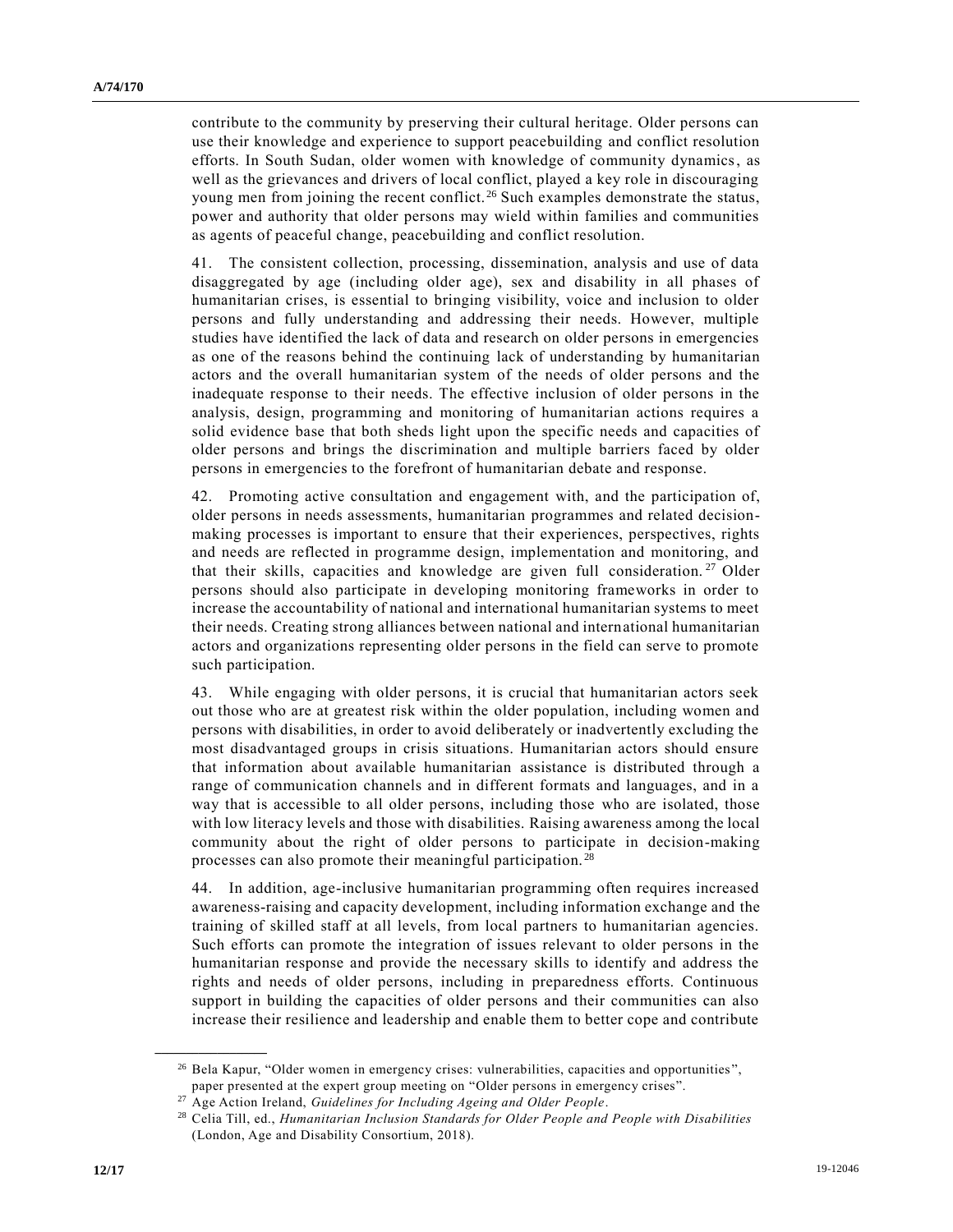during an emergency. Sustained funding and technical support are required to implement inclusive approaches, collect disaggregated data and promote the participation of older persons in all stages of the humanitarian programme cycle.

## **C. Normative frameworks**

45. The tenets underpinning the 2030 Agenda as well as international and national human rights commitments emphasize the importance of promoting inclusiveness, empowering individuals and groups in vulnerable situations and leaving no one behind. Humanitarian principles demand the impartial provision of assistance and protection to those most in need without discrimination. <sup>29</sup> When humanitarian action does not meet such standards, it risks adversely affecting the safety, dignity and human rights of older persons.

46. Several normative frameworks engage directly or indirectly with the situation of older persons in emergencies.<sup>30</sup> The Madrid International Plan of Action on Ageing acknowledges the particular vulnerabilities faced by older persons in emergency situations. It identifies the specific actions needed to ensure equal access of older persons to services during and after humanitarian emergencies. Furthermore, it calls upon Member States to enhance the positive contributions of older persons in reconstruction and rebuilding efforts. The Sendai Framework for Disaster Risk Reduction 2015–2030 echoes the Madrid Plan of Action and adopts a rights-based approach calling for engagement with and the inclusion of older persons, among other vulnerable groups, in designing disaster reduction policies, plans and mechanisms. The Sendai Framework also advocates data disaggregation by disability and age.<sup>31</sup>

47. The outcome of the World Humanitarian Summit, <sup>32</sup> held in 2016, and the Inclusion Charter initiative<sup>33</sup> launched at the Summit, both contain a recognition of the vulnerabilities of older persons and the importance of fully taking them into account in preparedness and response actions through specific initiatives, funds and coalitions.

48. Normative frameworks devoted to refugees and migrants, such as the recently adopted global compact on refugees<sup>34</sup> and the Global Compact for Safe, Orderly and Regular Migration, <sup>35</sup> explicitly identify older persons as a distinct group in a situation of vulnerability. While earlier instruments, such as the Convention Relating to the Status of Refugees and the Protocol thereto, did not allude to older persons as a distinct group, the Global Compact on Refugees identifies older persons as having specific needs that must be addressed in any humanitarian response and calls for a strong partnership and participatory approach with regard to refugees, including those who are older persons. It further specifies the need to address the situation of older persons in specific areas, including economic development, access to work and access to national health-care services.

49. In 2010, the Committee on the Elimination of Discrimination against Women, recognizing that age was one of the grounds on which women suffered discrimination,

 $29$  Khaled Hassine, "Older persons in humanitarian emergencies: the human rights imperative", paper presented at the expert group meeting on "Older persons in emergency crises".

<sup>30</sup> Supriya Akerkar, Senior Lecturer, "Mapping of existing normative frameworks and guidelines relevant to older people in conflict and disasters: implications for policy and practice ", paper presented at the expert group meeting on "Older persons in emergency crises".

<sup>&</sup>lt;sup>31</sup> General Assembly resolution [69/283,](https://undocs.org/en/A/RES/69/283) annex II.

<sup>32</sup> [A/71/353.](https://undocs.org/en/A/71/353)

<sup>33</sup> Available at [www.inclusioncharter.org.](http://www.inclusioncharter.org/)

<sup>34</sup> [A/73/12 \(Part II\).](https://undocs.org/en/A/73/12%20(Part%20II))

 $35$  General Assembly resolution  $73/195$ , annex.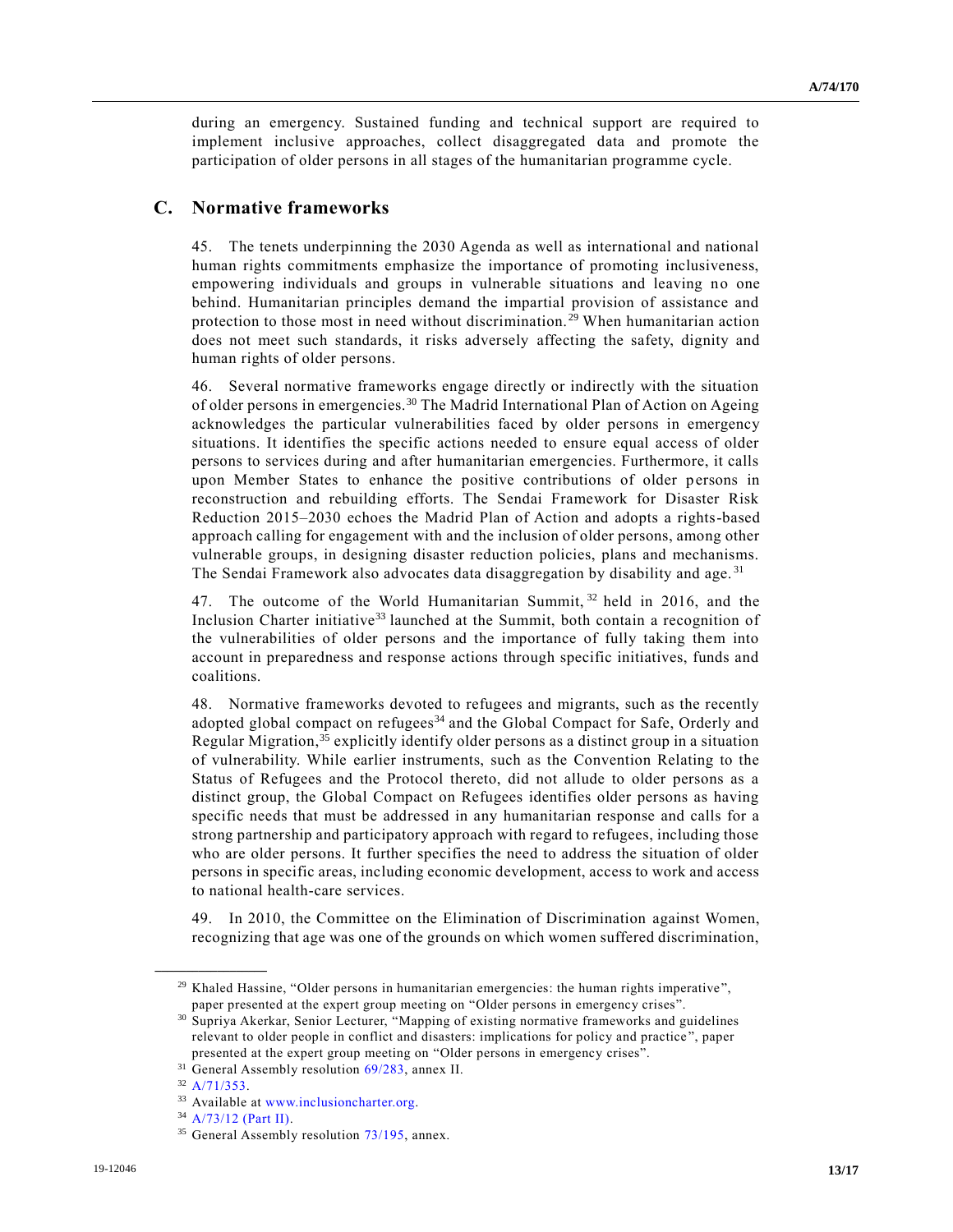adopted its general recommendation No. 27 on older women and protection of their human rights. Among other issues, the impact of violence on older women and the contribution of older women in reconstruction and peaceful settlements is discussed in the recommendation. In addition, the situation of older widows in emergencies and the need to protect their inheritance rights are both highlighted.<sup>36</sup>

50. Several regional frameworks are relevant to the situation of older persons in emergencies, including the Inter-American Convention on Protecting the Human Rights of Older Persons, the Organization of African Unity Convention Governing the Specific Aspects of Refugee Problems in Africa,  $37$  as well as Directive 2013/33/EU of the European Parliament and of the Council laying down standards for the reception of applicants for international protection. <sup>38</sup> Whereas the Convention Governing the Specific Aspects of Refugee Problems in Africa does not address the specific needs of older persons, the Inter-American Convention calls for the establishment of mechanisms to protect the rights of older people in emergencies and devotes an article to providing specific recommendations.

51. Multiple international humanitarian institutions have developed policies, tools and guidelines to better address the barriers faced by older persons in humanitarian response, as well as to provide recommendations on how to integrate the differential circumstances and needs of older persons in emergencies.

52. Some Member States have integrated these concerns and guidance into their policy and humanitarian responses. For example, Chile has developed minimum standards for age and disability inclusion in humanitarian action to be used by humanitarian organizations and national agencies in charge of emergency response. The standards seek to ensure the inclusion of older persons and persons with disabilities by guiding the design, implementation, monitoring and evaluation of humanitarian programmes and policies, strengthening accountability to older persons and persons with disabilities and supporting advocacy, capacity-building and preparedness measures across the humanitarian system.<sup>39</sup> In Malaysia, where floods are experienced almost annually, social support for older persons is provided during disasters to ensure that their specific needs are met. For example, with regard to preparedness activities, the Government seeks to identify premises that can be turned into barrier-free relief centres for older persons and persons with disabilities. In the management of relief centres when disasters strike, special attention is paid to older persons in order to ease the process of registration and distribution of goods and food.<sup>40</sup>

53. In order to deliver on the pledge of leaving no one behind, concerted leadership is needed to mainstream inclusive approaches and operationalize guidelines and tools. National leadership plays a critical role in ensuring that marginalized people and groups are considered in data collection, disaster risk reduction, emergency planning and response frameworks.

<sup>&</sup>lt;sup>36</sup> General recommendation No. 27 (2010) on older women and protection of their human rights.

<sup>37</sup> United Nations, *Treaty Series*, vol. 1001, No. 14691.

<sup>38</sup> *Official Journal of the European Union*, L 180/96, 29 June 2013.

<sup>39</sup> Sofía Rivas Rufin, "Minimum standards for age and disability inclusion in humanitarian action", paper presented at the expert group meeting on "Older persons in emergency crises".

<sup>40</sup> Fatimah Zuraidah Bt. Salleh and Sharifah Norazizan Syed Abd Rashid, "Social support for older persons in emergencies: Malaysia perspective", paper presented at the expert group meeting on "Older persons in emergency crises".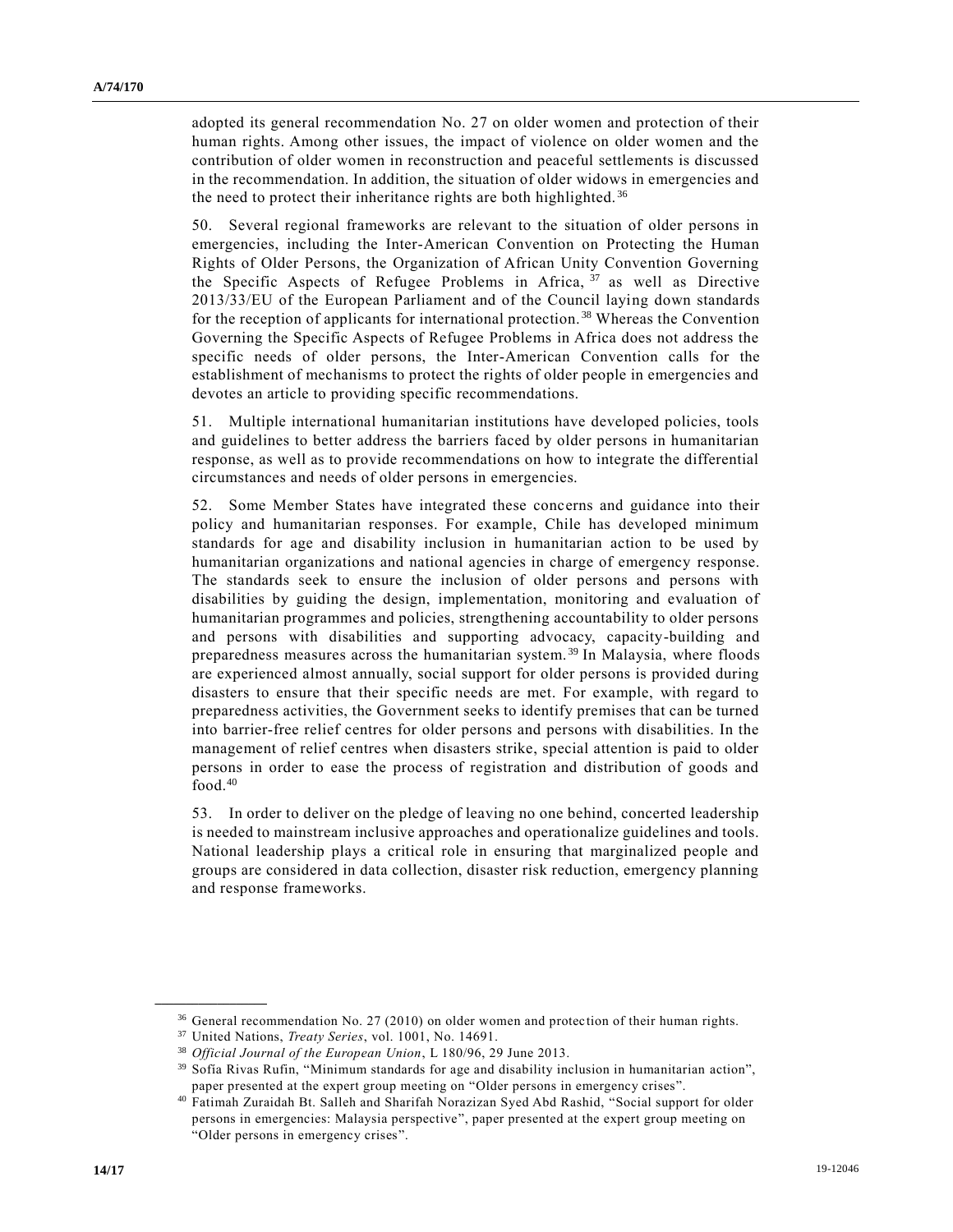# **IV. Updates on advances made on issues related to ageing and the implementation of the 2030 Agenda within the United Nations system**

54. The informal inter-agency Open-ended Working Group on Ageing has welcomed the following new members: Economic Commission for Africa; Economic Commission for Europe; Economic Commission for Latin America and the Caribbean; Economic and Social Commission for Asia and the Pacific; International Telecommunication Union; Office for the Coordination of Humanitarian Affairs; Office of the United Nations High Commissioner for Refugees; and United Nations Educational, Scientific and Cultural Organization. The tenth session of the Working Group, the expert group meeting on the theme "Older persons in emergency crises", and the observance of the World Elder Abuse Awareness Day all benefited from presentations and the participation of subject experts from various members of the Group. A special consultation session of the Group was held by the World Health Organization to discuss the Decade of Healthy Ageing 2020–2030.

55. The regional commissions have undertaken various activities to advance issues related to ageing and to implement the 2030 Agenda within their respective regions. In 2018, for example, the Stakeholder Group on Ageing in Africa was established and was recognized as a member of the Economic Commission for Africa regional civil society engagement mechanism group to achieve the 2030 Agenda and Agenda 2063: The Africa We Want of the African Union. In Europe, the ad hoc working group on ageing – which is an intergovernmental body established in 2008, and which is subsidiary to the Executive Committee of the Economic Commission for Europe – was upgraded to the Standing Working Group on Ageing. In 2019, the Economic Commission for Latin America and the Caribbean published a book entitled *Ageing, Older Persons and the 2030 Agenda for Sustainable Development: A Regional and Human Rights Perspective*. The Commission continues to develop efforts towards the ratification of the Inter-American Convention on the Protection of the Human Rights of Older Persons. The Economic and Social Commission for Asia and the Pacific continues to support the secretariat of the Association of Southeast Asian Nations in drafting an action plan to implement the Kuala Lumpur Declaration on Ageing. The Commission has also undertaken research to highlight financing options for long term care for older persons in the region and has implemented training courses aimed at designing and reforming pension systems. The Economic and Social Commission for Western Asia published a report on the prospects of ageing with dignity in the Arab region, which provided a situation analysis of the socioeconomic conditions of older persons and their prospects in the region in the period 2030–2050.

56. Statistics Korea hosted the second technical meeting of the Titchfield City Group in Daejeon, Republic of Korea, on 11 and 12 June 2019. The City Group, endorsed by the Statistical Commission in 2018, is aimed at developing standardized tools and methods for producing ageing-related statistics and age-disaggregated data.

# **V. Conclusions and recommendations**

57. Whereas ageing-related policies and priorities are still absent in many national plans and sustainable development strategies, the issue of ageing was identified by Member States in their implementation of the 2030 Agenda, as reported in the voluntary national reviews. A significant number of Member States addressed the concerns of older persons in their reviews in the context of leaving no one behind. In those reports, older persons were predominantly addressed as a vulnerable group. Reviews often portray ageing-related issues as a challenge, including by focusing on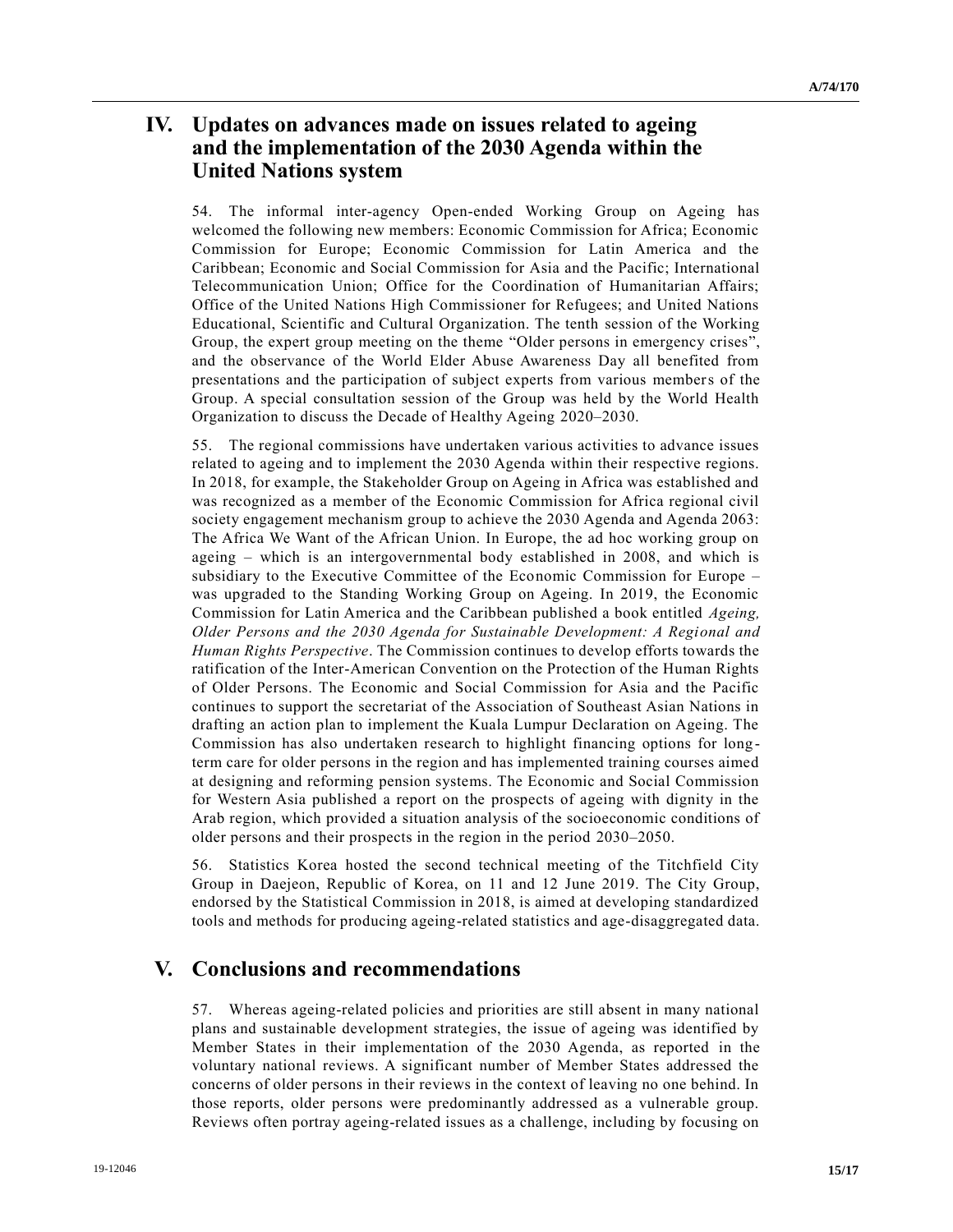concerns over the sustainability of social services, pensions and health-care systems, and as a factor that limits long-term economic and income growth. This highlights the importance of drawing attention to the positive contributions made by older persons and the need to re-examine our approach to ageing-related issues.

58. Emergency crises are increasing worldwide, and older persons remain one of the most affected groups. The multiple and intersecting forms of discrimination experienced by older women can be exacerbated during emergencies and aggravate their vulnerabilities. Despite some progress in this regard, consideration of, and a focus on, the specific needs and challenges faced by older persons, as well as their capacities and contributions in emergency crises, are often lacking.

59. Member States may wish to:

(a) **Intensify efforts towards a paradigm shift that leverages ageing as an opportunity and recognizes older persons as active agents who already make substantial contributions to development efforts;**

(b) **Call for concerted leadership to operationalize the inclusion of older persons in disaster risk reduction and national and local emergency planning and response frameworks;**

(c) **Advocate the use of existing tools and guidelines on the effective inclusion of older persons to assist in developing humanitarian programmes that respond to all aspects of diversity;**

(d) **Strengthen and call for the collection, processing, dissemination, analysis and use of data disaggregated by age, sex and disability in all phases of humanitarian crises, including analysis, policy strategy, programme design, implementation and monitoring;**

(e) **Support the development of capacities among humanitarian actors and policymakers on the rights and needs of older persons in emergency settings to ensure that older persons and issues that are relevant to them receive adequate attention and support in all types of humanitarian contexts;**

(f) **Call upon humanitarian actors to carry out risk and vulnerabilities analyses of older women in crises to ensure that interventions do not worsen the invisibility, marginalization or exclusion of older women, and to ensure that their specific perspectives, priorities and needs are appropriately addressed.**